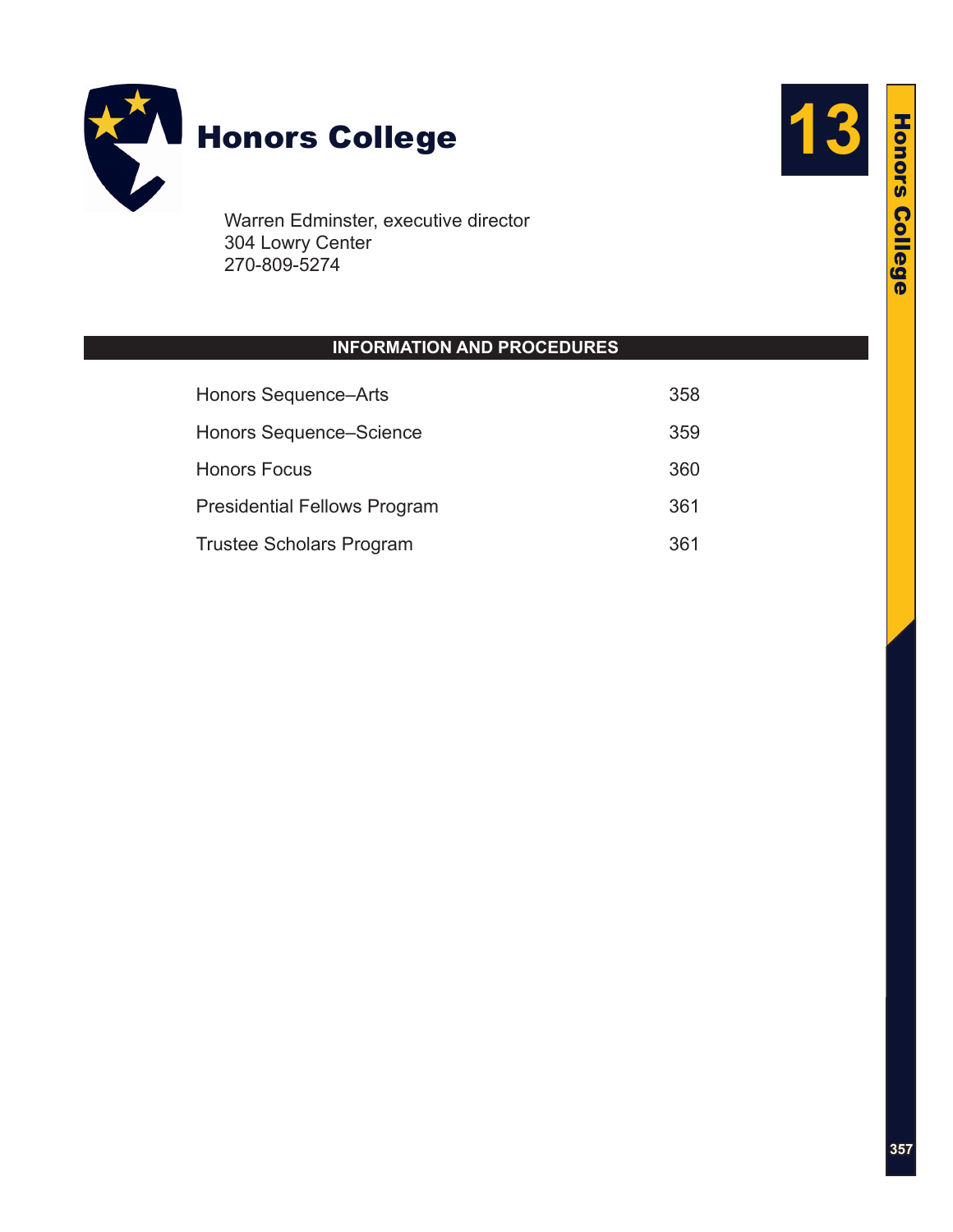## Honors College

<span id="page-1-0"></span>The Honors College offers a unique educational experience designed to teach students how to learn, how to think critically and creatively, and how to communicate effectively. Students with evidence of high achievement may qualify for the Murray State Honors College. This program has been designed to provide future social and professional leaders with exceptional thinking and communication skills, an appropriate breadth and depth of knowledge, and a sense of cultural and social responsibility.

Entering freshmen with an ACT composite score of 28 or above and exceptional high school records are invited to apply for admission to the Honors College. Acceptance is based on such factors as standardized test scores, grade point average, and evidence of creative and leadership abilities as displayed in extracurricular interests and activities.

Accepted students must participate in at least one Honors Seminar a semester until the sequence is complete unless arrangements are made with the director of the Honors College. In order to receive an Honors Diploma, an honors student must complete the Honors Sequence described below, fulfill the required competencies, maintain a 3.2 grade point average, and satisfy all Murray State graduation requirements including the completion of an area or a major and minor. In the programs they choose, honors students will be expected to select the more challenging courses offered.

The Honors College encourages intellectual exchange among students, professors, and visiting scholars. Ample opportunity is provided for dialogue.

The hallmarks of the Honors College are small class size and the resulting individual attention available to its students. Professors and guest lecturers are readily available to all students in developing a full understanding of the course materials. The faculty are selected partly on the basis of their commitment to fostering productive, interactive intellectual contact with students.

Only students admitted to the Honors College may enroll in HON prefix courses, including ENG 150 Honors English.

## Honors Diploma Curricula

#### **Honors Sequence - Arts**

**Bachelor of Arts (B.A.) Bachelor of Arts in Business (B.A.B.) Bachelor of Fine Arts (B.F.A.) Bachelor of Music (B.M.)**

HON 100T Transitions<sup>1</sup> ENG 150 Honors Rhetoric, Composition and Research HON 251 Honors Seminar in Literature and Philosophy Two of the following<sup>2</sup>: HON 109 Interdisciplinary Humanities and Fine Arts HON 161 Honors Seminar in Visual Arts HON 162 Honors Seminar in Music HON 163 Honors Seminar in Theatre HON 164 Honors Seminar in Fine Arts and Culture Abroad HON 165 Honors Seminar in Communication *One of the following:* HON 201 Honors Seminar in World History I HON 202 Honors Seminar in World History II *One of the following:* HON 261 Honors Seminar in Science HON 262 Honors Seminar in Mathematics *Three of the following:* HON 133 Honors Seminar in Sociology HON 140 Honors Seminar in American National Government HON 150 Honors Seminar in Archaeology HON 180 Honors Seminar in Psychology HON 201 Honors Seminar in World History I<sup>3</sup>  *or* HON 202 Honors Seminar in World History II<sup>3</sup> HON 203 Honors Seminar in American History HON 232 Honors Seminar in Economics HON 212 Honors Seminar in Ethics  $\alpha r$ HON 252 Honors Seminar in Literature and Philosophy II HON 270 Honors Seminar in International Relations

**358**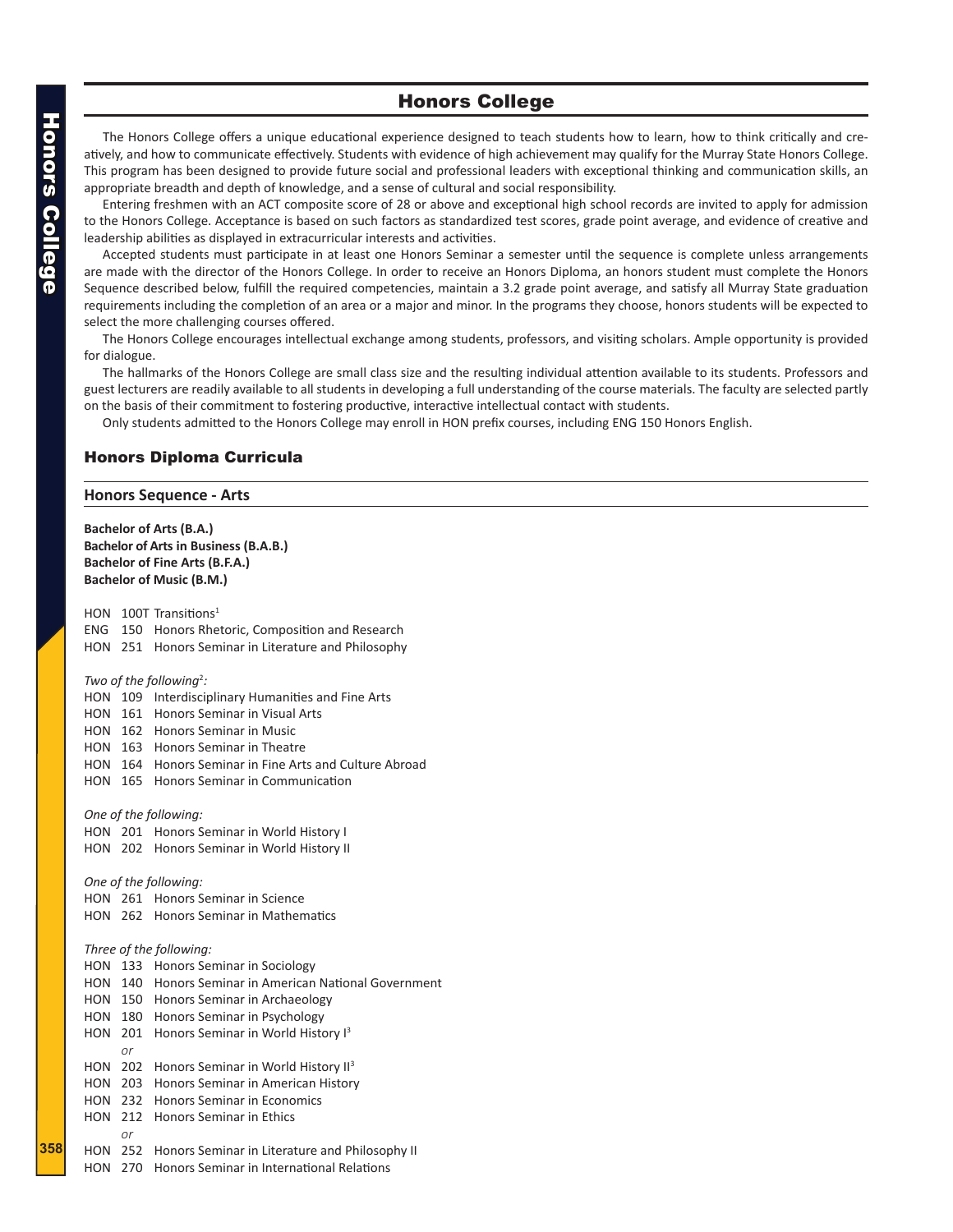$\alpha r$ 

<span id="page-2-0"></span>HON 272 Honors Seminar in Comparative Politics

HON 290 Honors Seminar in Service and the Nonprofit Sector

*One of the following:*

HON 437 Senior Honors Thesis

HON 440 Honors Professional Engagement Project

HON 444 Honors Internship Research and Analysis

<sup>1</sup>HON 100T is only required for undeclared incoming honors students.

2 HON 165 is required for business, education, or nursing majors.

<sup>3</sup>Choose whichever was not taken previously.

## **Additional Honors Diploma Requirements**

**Competency in Mathematics** - The student must complete three hours of mathematics chosen from the University Studies mathematics category (not including HON 262) at STA 135 or MAT 140 or higher. This course can serve as the prerequisite for HON 262.

**Competency in Science** - The student must complete one lab science chosen from the University Studies science category. This course can serve as the prerequisite for HON 261.

**Competency in Modern Language** - **12-hour sequence** (excluding 105) **in one modern language culminating no lower than a 202-level course**—Example: SPA 101, SPA 102, SPA 201, SPA 202. International students who are non-native English speakers may substitute 12 hours of English literature, linguistics, or writing classes (excluding ENG 105/150) for the modern language requirement by permission of the Honors Executive Director.

**Study Abroad** - Students must participate in a year, semester, or summer study abroad program (9 day minimum). Courses taken abroad may be used towards the Honors Sequence, modern language competency, major, or minor. International students may substitute a Study USA experience of at least nine days for the study abroad requirement by permission of the Honors Executive Director.

#### **Honors Sequence - Science**

**Bachelor of Science (B.S.) Bachelor of Science in Agriculture (B.S.A.) Bachelor of Science in Business (B.S.B.) Bachelor of Science in Engineering (B.S.E.) Bachelor of Integrated Studies (B.I.S) Bachelor of Science in Nursing (B.S.N.) Bachelor of Social Work (B.S.W.)**

HON 100T Transitions<sup>1</sup>

ENG 150 Honors Rhetoric, Composition and Research

HON 251 Honors Seminar in Literature and Philosophy

Two of the following<sup>2</sup>:

| <b>HON</b>            | 109 | Interdisciplinary Humanities and Fine Arts             |  |
|-----------------------|-----|--------------------------------------------------------|--|
| <b>HON</b>            | 161 | Honors Seminar in Visual Arts                          |  |
| HON                   | 162 | Honors Seminar in Music                                |  |
| HON                   | 163 | Honors Seminar in Theatre                              |  |
| HON                   | 164 | Honors Seminar in Fine Arts and Culture Abroad         |  |
| HON                   | 165 | Honors Seminar in Communication                        |  |
| One of the following: |     |                                                        |  |
|                       |     | HON 201 Honors Seminar in World History I              |  |
|                       |     | HON 202 Honors Seminar in World History II             |  |
| One of the following: |     |                                                        |  |
|                       |     | <b>HON</b> 212 Honors Seminar in Ethics                |  |
|                       |     | HON 252 Honors Seminar in Literature and Philosophy II |  |
| Two of the following: |     |                                                        |  |
|                       |     | HON 133 Honors Seminar in Sociology                    |  |
|                       |     | HON 140 Honors Seminar in American National Government |  |
| HON 150               |     | Honors Seminar in Archaeology                          |  |
| HON                   | 180 | Honors Seminar in Psychology                           |  |
| HON                   | 201 | Honors Seminar in World History I <sup>3</sup>         |  |
|                       | or  |                                                        |  |
| HON                   | 202 | Honors Seminar in World History II <sup>3</sup>        |  |
| HON                   | 203 | Honors Seminar in American History                     |  |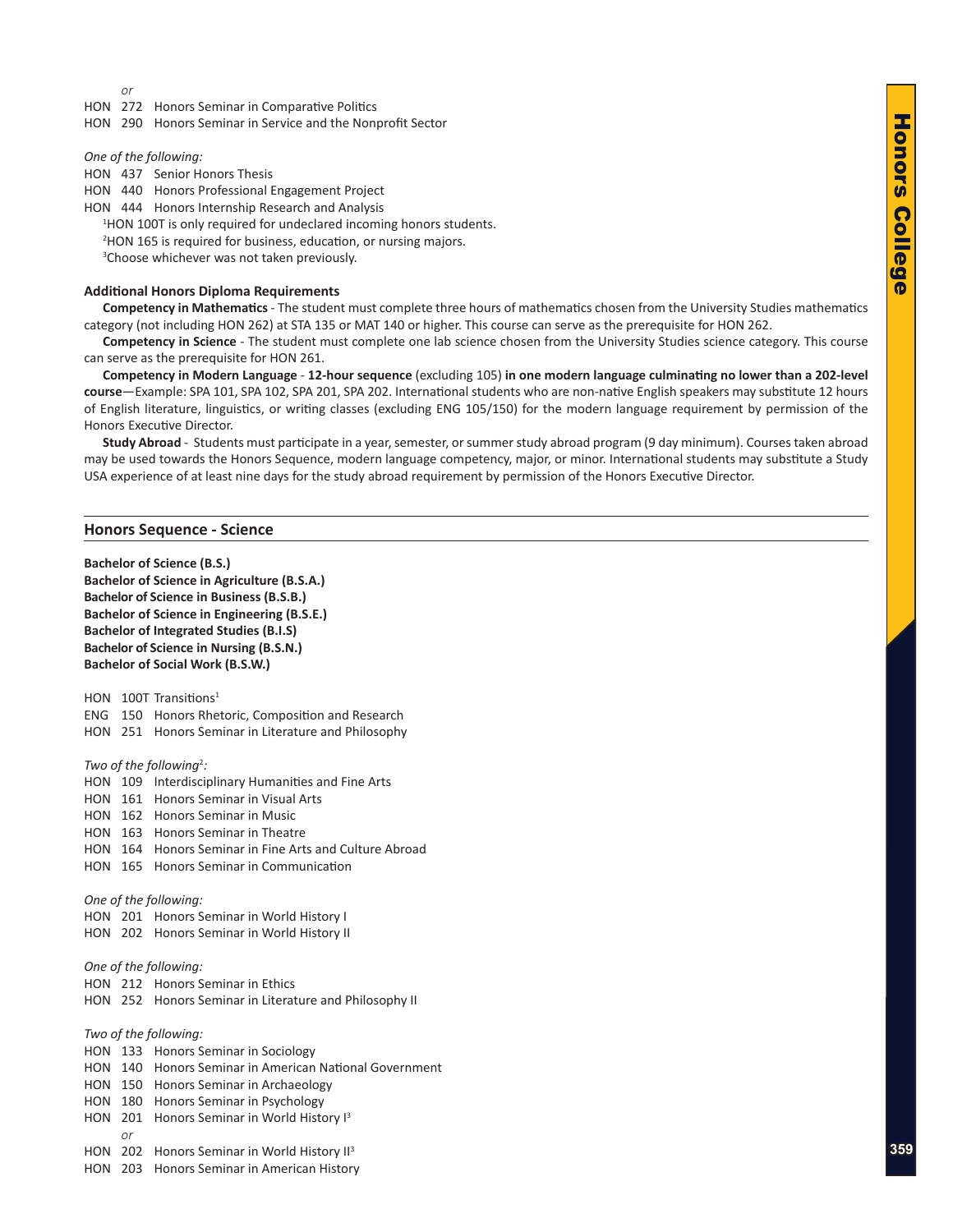- <span id="page-3-0"></span>HON 232 Honors Seminar in Economics
- HON 270 Honors Seminar in International Relations
- HON 272 Honors Seminar in Comparative Politics
- HON 290 Honors Seminar in Service and the Nonprofit Sector

*One of the following:*

 $\alpha$   $\alpha$ 

- HON 437 Senior Honors Thesis
- HON 440 Honors Professional Engagement Project
- HON 444 Honors Internship Research and Analysis
	- <sup>1</sup>HON 100T is only required for undeclared incoming honors students.
	- 2 HON 165 is required for business, education, or nursing majors.
	- <sup>3</sup>Choose whichever was not taken previously.

#### **Additional Honors Diploma Requirements**

**Competency in Mathematics** - The student must complete three hours of mathematics chosen from the University Studies mathematics category (not including HON 262) at STA 135 or MAT 140 or higher.

**Competency in Science** - The student must complete one lab science chosen from the University Studies science category.

**Competency in Modern Language** - **6-hour sequence** (excluding 105) **in one modern language culminating no lower than a 102-level course**—Example: SPA 101, SPA 102. International students who are non-native English speakers may substitute six hours of English literature, linguistics, or writing classes (excluding ENG 105/150) for the modern language requirement by permission of the Honors Executive Director.

**Additional Hours of University Studies Science, Math, or Language** - Nine hours in addition to the competency courses mentioned above; students should consult their major advisors in deciding which courses to take, as specific courses are often needed to fulfill general education requirements for some majors. Either **HON 261** or **HON 262** may be taken for three of these hours.

**Study Abroad** - Students must participate in a year, semester, or summer study abroad program (9 day minimum). Courses taken abroad may be used towards the Honors Sequence, modern language competency, major, or minor. International students may substitute a Study USA experience of at least nine days for the study abroad requirement by permission of the Honors Executive Director.

### Honors Focus

Students who complete the following requirements but who are unable to finish the complete Honors Sequence for the Honors Diploma will receive their Bachelor's Degree with an Honors Focus. Unlike Honors Diploma graduates, *students receiving credit for the Honors Focus*  must satisfy the appropriate University Studies curriculum for their major. Students must graduate with a 3.2 GPA to receive the Honors Focus.

**Take six of the following seminars while at Murray State. At least three of these seminars must be at the 200-level. Only one of these seminar credits can be a substitution from another institution. ENG 150 may be substituted for one of the Honors seminars by permission of the director.**

- HON 133 Honors Seminar in Sociology
- HON 140 Honors Seminar in American National Government
- HON 150 Honors Seminar in Archaeology
- HON 161 Honors Seminar in Visual Arts
- HON 162 Honors Seminar in Music
- HON 163 Honors Seminar in Theatre
- HON 164 Honors Seminar in Fine Arts and Culture Abroad
- HON 165 Honors Seminar in Communication
- HON 180 Honors Seminar in Psychology
- HON 201 Honors Seminar in World History I
- HON 202 Honors Seminar in World History II
- HON 203 Honors Seminar in American History
- HON 212 Honors Seminar in Ethics
- HON 232 Honors Seminar in Economics
- HON 251 Honors Seminar in Literature and Philosophy I
- HON 252 Honors Seminar in Literature and Philosophy II
- HON 261 Honors Seminar in Science
- HON 262 Honors Seminar in Mathematics
- HON 270 Honors Seminar in International Relations
- HON 272 Honors Seminar in Comparative Politics
- HON 290 Honors Seminar in Service and the Nonprofit Sector

#### *and complete two of the following requirements*

A modern language class at the 202, 301, or 302 level. Note: 101, 102, and 201 courses in the same language are prerequisites for the 202 courses, but the student may place out or test out of these prior credits with sufficient prior instruction. International students who are non-native English speakers may substitute 12 hours of English literature, linguistics, or writing classes (excluding ENG 105/150) for the modern language requirement by permission of the Honors Executive Director.